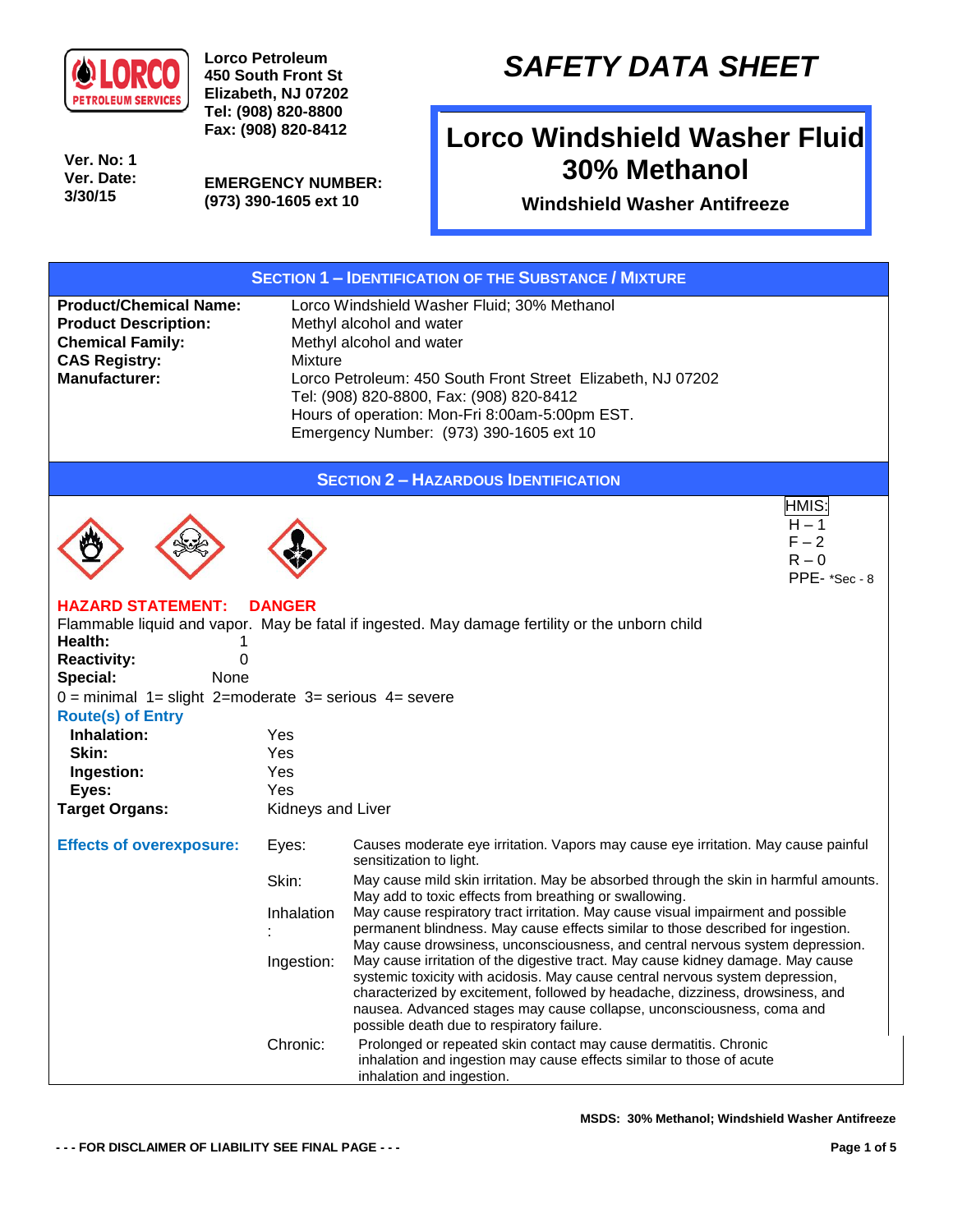| <b>SECTION 3 - COMPOSITION / INFORMATION ON INGREDIENTS</b>                |                      |                                                                                                       |                                                                                                                                                            |  |  |  |
|----------------------------------------------------------------------------|----------------------|-------------------------------------------------------------------------------------------------------|------------------------------------------------------------------------------------------------------------------------------------------------------------|--|--|--|
| <b>CAS No</b><br><b>INGREDIENT</b>                                         |                      | <b>WT. RANGE %</b>                                                                                    | EINECS#                                                                                                                                                    |  |  |  |
| Methyl alcohol<br>67-56-1                                                  |                      | 30-33%                                                                                                | 200-659-6                                                                                                                                                  |  |  |  |
| Water                                                                      | 7732-18-5            | 67-70%                                                                                                | 231-791-2                                                                                                                                                  |  |  |  |
|                                                                            |                      |                                                                                                       |                                                                                                                                                            |  |  |  |
|                                                                            |                      |                                                                                                       |                                                                                                                                                            |  |  |  |
|                                                                            |                      | <b>SECTION 4 - FIRST AID MEASURES</b>                                                                 |                                                                                                                                                            |  |  |  |
|                                                                            |                      |                                                                                                       |                                                                                                                                                            |  |  |  |
| <b>Emergency and</b><br><b>First Aid Procedures:</b>                       | Eye contact:         |                                                                                                       | Immediately flush with large quantities of water for at least 15<br>minutes, occasionally lifting the upper and lower eyelids. Get                         |  |  |  |
|                                                                            |                      | medical aid immediately.                                                                              |                                                                                                                                                            |  |  |  |
|                                                                            | <b>Skin contact:</b> |                                                                                                       | Flush skin with plenty of soap and water for at least 15 minutes                                                                                           |  |  |  |
|                                                                            |                      | while removing contaminated clothing and shoes. Get medial aid if<br>irritation develops or persists. |                                                                                                                                                            |  |  |  |
| Ingestion:                                                                 |                      | If victim is conscious and alert, give 2-4 cupfuls of milk or water.                                  |                                                                                                                                                            |  |  |  |
|                                                                            |                      |                                                                                                       | Never give anything by mouth to an unconscious person. Get                                                                                                 |  |  |  |
|                                                                            |                      |                                                                                                       | medical aid immediately. Induce vomiting by giving one teaspoon                                                                                            |  |  |  |
| Inhalation:                                                                |                      | of Syrup of Ipecac.                                                                                   | Remove from exposure to fresh air immediately. If not breathing,                                                                                           |  |  |  |
|                                                                            |                      |                                                                                                       | give artificial respiration. If breathing is difficult, give oxygen. Get                                                                                   |  |  |  |
|                                                                            |                      | medical aid.                                                                                          |                                                                                                                                                            |  |  |  |
| <b>Note to Physicians:</b><br><b>Special Precautions/Procedures:</b>       | None known           |                                                                                                       | Effects may be delayed. Ethanol may inhibit methanol metabolism.                                                                                           |  |  |  |
|                                                                            |                      |                                                                                                       |                                                                                                                                                            |  |  |  |
|                                                                            |                      |                                                                                                       |                                                                                                                                                            |  |  |  |
|                                                                            |                      |                                                                                                       |                                                                                                                                                            |  |  |  |
|                                                                            |                      | <b>SECTION 5 - FIRE-FIGHTING MEASURES</b>                                                             |                                                                                                                                                            |  |  |  |
| <b>Unusual Fire Fighting procedures:</b>                                   |                      | None known                                                                                            |                                                                                                                                                            |  |  |  |
| <b>Flash Point:</b>                                                        |                      | Above 109°F (42.78°C)                                                                                 | <b>NFPA</b>                                                                                                                                                |  |  |  |
| <b>Flash Point Method:</b>                                                 | Not available        |                                                                                                       |                                                                                                                                                            |  |  |  |
| <b>Burning Rate:</b>                                                       | Not available        |                                                                                                       |                                                                                                                                                            |  |  |  |
| <b>Autoignition Temperature:</b><br>Flammable limits in air (% by volume): | Not available        |                                                                                                       |                                                                                                                                                            |  |  |  |
| LEL:                                                                       | Not available        |                                                                                                       |                                                                                                                                                            |  |  |  |
| UEL:                                                                       | Not available        |                                                                                                       |                                                                                                                                                            |  |  |  |
| <b>Extinguishing Media:</b>                                                |                      |                                                                                                       | For small fires, use dry chemical, carbon dioxide, water spray or alcohol-                                                                                 |  |  |  |
|                                                                            |                      |                                                                                                       | resistant foam. Use water spray to cool fire-exposed containers. Water may                                                                                 |  |  |  |
|                                                                            |                      |                                                                                                       | be ineffective. For large fires, use dry chemical, carbon dioxide, alcohol-<br>resistant foam, or water spray. Cool containers with flooding quantities of |  |  |  |
|                                                                            |                      |                                                                                                       | water spray. Cool containers with flooding quantities of water until well after                                                                            |  |  |  |
|                                                                            | fire is out.         |                                                                                                       |                                                                                                                                                            |  |  |  |
| <b>Unusual Fire or Explosion Hazards:</b>                                  |                      |                                                                                                       | Vapors can travel to a source of ignition and lash back. Vapors are heavier                                                                                |  |  |  |
|                                                                            |                      |                                                                                                       | than air and may travel along the ground or may be moved by ventilation and<br>ignited by pilot lights, other flames or other sources of ignition.         |  |  |  |
| <b>Fire-Fighting Equipment:</b>                                            |                      |                                                                                                       | Because fire may produce toxic thermal decomposition products, wear a self-                                                                                |  |  |  |
|                                                                            |                      |                                                                                                       | contained breathing apparatus (SCBA) with a full facepiece operated in                                                                                     |  |  |  |
| <b>Unusual Fire Fighting procedures:</b>                                   | Not required         | pressure-demand or positive-pressure mode.                                                            |                                                                                                                                                            |  |  |  |
| <b>Other Information:</b>                                                  |                      |                                                                                                       | During a fire, irritating and highly toxic gases may be generated by thermal                                                                               |  |  |  |
|                                                                            |                      |                                                                                                       | decomposition or combustion. Use water spray to keep fire-exposed                                                                                          |  |  |  |
|                                                                            | containers cool.     |                                                                                                       |                                                                                                                                                            |  |  |  |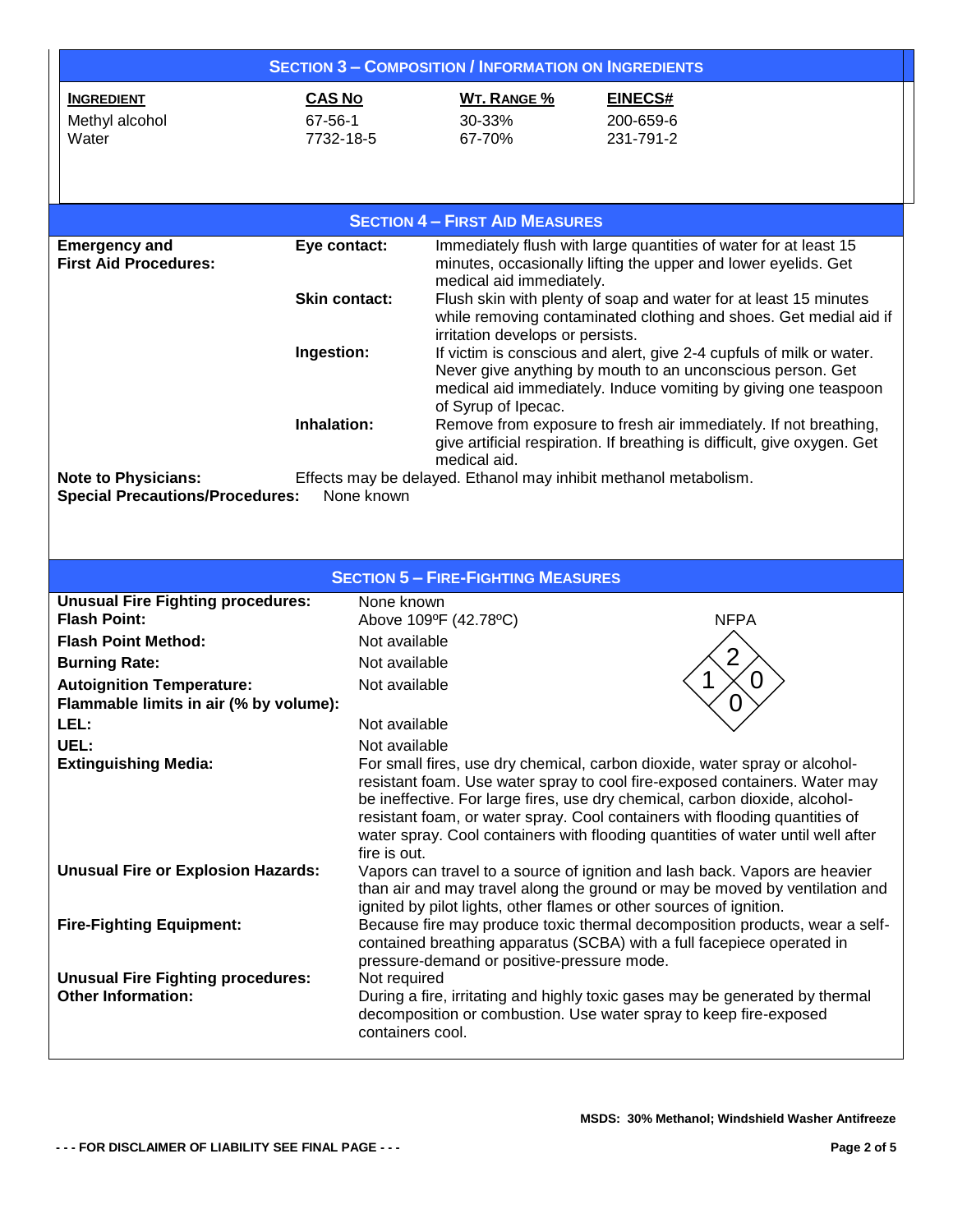| <b>SECTION 6 - ACCIDENTAL RELEASE MEASURES</b>               |                                                                                                                                                                                                                                                                                                                                                                                                                                           |  |  |  |
|--------------------------------------------------------------|-------------------------------------------------------------------------------------------------------------------------------------------------------------------------------------------------------------------------------------------------------------------------------------------------------------------------------------------------------------------------------------------------------------------------------------------|--|--|--|
| <b>Spill/Leak Procedures:</b><br><b>General Information:</b> | Ventilate area. Avoid breathing vapor. Wear appropriate personal protective<br>equipment, including appropriate respiratory protection. Contain spill if<br>possible. Wipe up or absorb on suitable material and shovel up. Prevent entry<br>into sewers and waterways. Avoid contact with skin, eyes or clothing. A vapor<br>suppressing foam may be used to reduce vapors<br>Use proper protective equipment as indicated in section 8. |  |  |  |
| <b>SECTION 7 - HANDLING AND STORAGE</b>                      |                                                                                                                                                                                                                                                                                                                                                                                                                                           |  |  |  |
| <b>Handling Precautions</b><br><b>Storage Requirements:</b>  | Wash thoroughly after handling. Remove contaminated clothing and wash<br>before reuse. Use with adequate ventilation. Ground and bond containers<br>when transferring materials.<br>Store in a cool, well-ventilated area way from incompatible substances. Empty                                                                                                                                                                         |  |  |  |
|                                                              | containers retain product residue (liquid, and/or vapor) and can be dangerous.<br>Keep container tightly closed. Do not ingest or inhale. Do not pressurize, cut,<br>weld, braze, solder, drill, grind or expose empty containers to heat, sparks or<br>open flames.                                                                                                                                                                      |  |  |  |
|                                                              | <b>SECTION 8 - EXPOSURE CONTROLS / PERSONAL PROTECTION</b>                                                                                                                                                                                                                                                                                                                                                                                |  |  |  |
| <b>Ventilation:</b>                                          | Use adequate general or local exhaust ventilation to keep airborne<br>concentrations below the permissible exposure limits.                                                                                                                                                                                                                                                                                                               |  |  |  |
| <b>Permissible Concentrations in Air:</b>                    | Methyl alcohol:<br>ACGHI: 200ppm; 250ppm STEL; Skin - potential for cutanceous absorption<br>NIOSH: 200ppm TWA; 260mg/m3 TWA; 6,000ppmIDLH<br>OSHA: 200ppm TWA; 260mg/m3 TWA<br>Water:<br><b>ACGHI: None listed</b><br>NIOSH: None listed                                                                                                                                                                                                 |  |  |  |
| <b>Respiratory Protection:</b>                               | <b>OSHA: None listed</b><br>Follow the OSHA respirator regulations found in 29 CFR 1910.134 or European<br>Standard 149. Always use a NOISH or European Standard EN 149 approved<br>respirator when necessary.                                                                                                                                                                                                                            |  |  |  |
| <b>Eye Protection:</b>                                       | Wear appropriate protective eyeglasses or chemical safety goggles as<br>described by OSHA's eye and face protection regulations in 29 CFR 1910.133<br>or European Standard EN166.                                                                                                                                                                                                                                                         |  |  |  |
| <b>Protective Clothing/Equipment:</b>                        | Wear chemically protective gloves, boots, aprons, and gauntlets to prevent<br>prolonged or repeated skin contact. Wear protective eyeglasses or chemical<br>safety goggles.                                                                                                                                                                                                                                                               |  |  |  |
| <b>Work and Hygienic Practices:</b>                          | Exposed employees should exercise reasonable personal cleanliness; this<br>includes cleansing exposed skin areas several times daily with soap and water;<br>and laundering or dry cleaning soiled work clothing at least weekly.                                                                                                                                                                                                         |  |  |  |
| <b>Safety Stations:</b>                                      | Make emergency eyewash stations, safety/quick-drench showers, and washing<br>facilities available in work area.                                                                                                                                                                                                                                                                                                                           |  |  |  |
| <b>Contaminated Equipment:</b>                               | Separate contaminated work clothes from street clothes. Launder before reuse.<br>Remove this material from your shoes and clean personal protective<br>equipment.                                                                                                                                                                                                                                                                         |  |  |  |
| <b>Comments:</b>                                             | Never eat, drink, or smoke in work areas. Practice good personal hygiene after<br>using this material, especially before eating, drinking, smoking, using the toilet,<br>or applying cosmetics.                                                                                                                                                                                                                                           |  |  |  |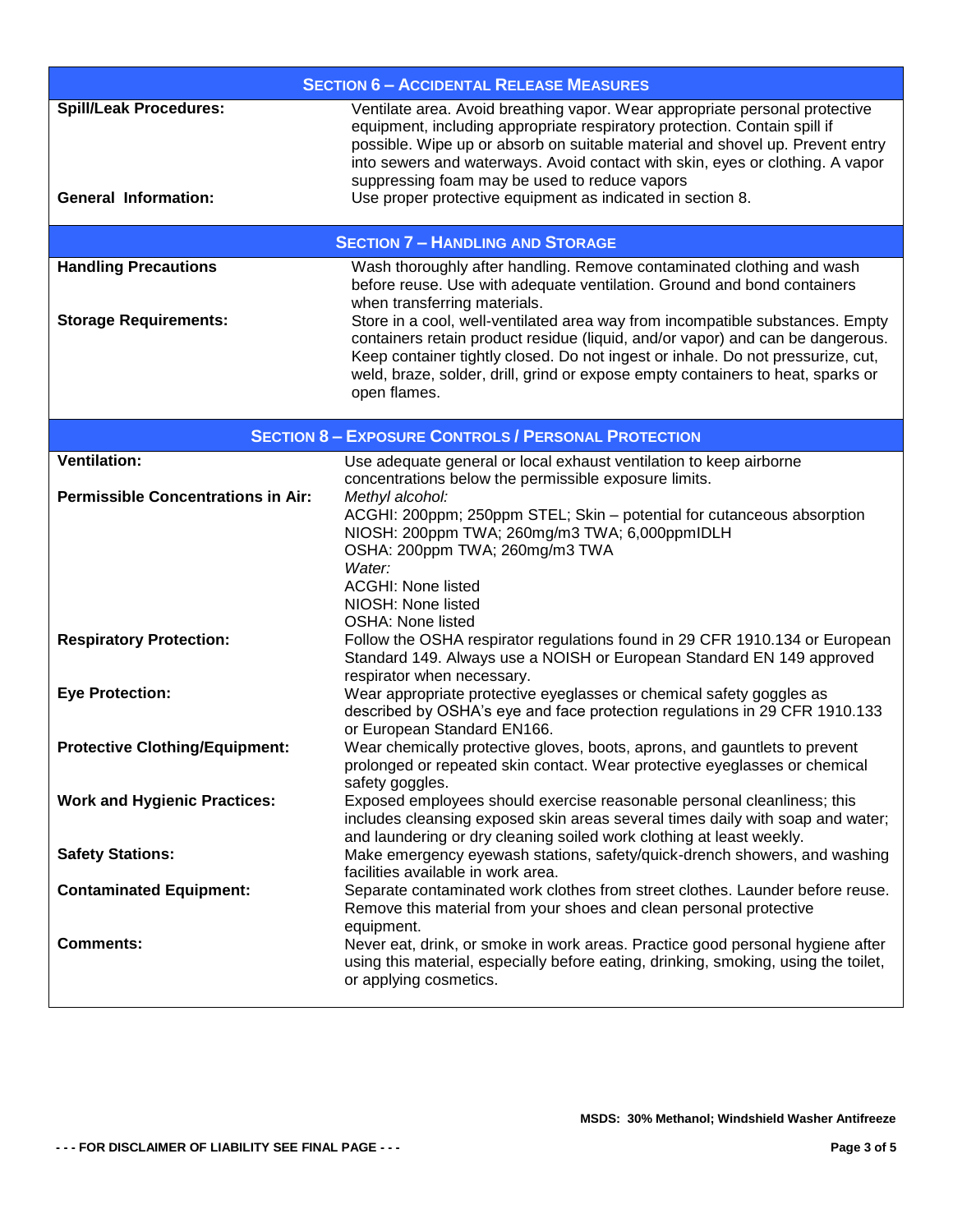## **SECTION 9 – PHYSICAL AND CHEMICAL PROPERTIES Appearance and odor:** Clear blue liquid / Mild alcohol odor **Boiling Point :** 170<sup>0</sup> F (760 mm Hg.) **Freezing/Melting Point:** The Manus of the 120<sup>°</sup> F **Specific Gravity (water =1):** 0.952 @ 60º F **Vapor Density (air =1):** 1.1 **Percent Volatile by Volume:** Not available **Evaporation Rate (butyl acetate =1):** 5.9 **Solubility in Water (% by wt):** 100% **Vapor Pressure (mm of Hg):** 97 (at 20ºC) 68º F **Flash Point: pH:** Above 109ºF (42.78ºC) 8.2 **SECTION 10 – STABILITY AND REACTIVITY Stability: Stable under normal temperatures and pressures Polymerization:** Does not occur **Chemical Incompatibilities:** Avoid contact with: calcium hypochlorite, hypochlorites, peroxides, sodium, strong acids, strong bases, strong oxidizing agents, zinc. **Hazardous decomposition products:** Carbon dioxide, carbon monoxide **SECTION 11 – TOXICOLOGICAL INFORMATION RETC#:** CAS# 67-56-1: PC1400000 CAS# 7732-18-5: AC0110000 **LD50/LC50:** CAS# 67-56-1:inhallation rat:LC50=64000ppm/4H;oral mouse: LD50=7300mg/kg CAS# 7732-18-5: oral rat: LD50=.90ml/kg **Carcinogenicity NTP:** Not listed **IARC Monographs:** Not listed **OSHA Regulations:** Not listed **ACGIH** Not listed **Reproductive Effects:** Experimental reproductive effects have been reported for methanol **Mutagenicity:** Mutation data reported for methanol **Teratogenicity:** No data available **Other Studies:** None **SECTION 12 – ECOLOGICAL INFORMATION Ecotoxicity:** Goldfish (fresh water), 250ppm/11H, death Aquatic toxicity rating: TLm 96>1000ppm **Soil Absorption/Mobility:** Not determined **SECTION 13 – DISPOSAL CONSIDERATIONS** Waste Disposal Method: Dispose of waste in accordance with Federal, State and Local laws. **Disposal Regulatory Requirements:** Chemical waste generators must determine whether a discarded chemical is classified as a hazardous waste. US EPA guidelines for classification determination are listed in 40 CFR. RCRA P-Series: None listed. RCRA U-Series: CAS#67-56-1: waste number U154 **Container Cleaning and Disposal:** Containers should be cleaned of residual product before disposal, and disposed of in accordance with all applicable laws and regulations.